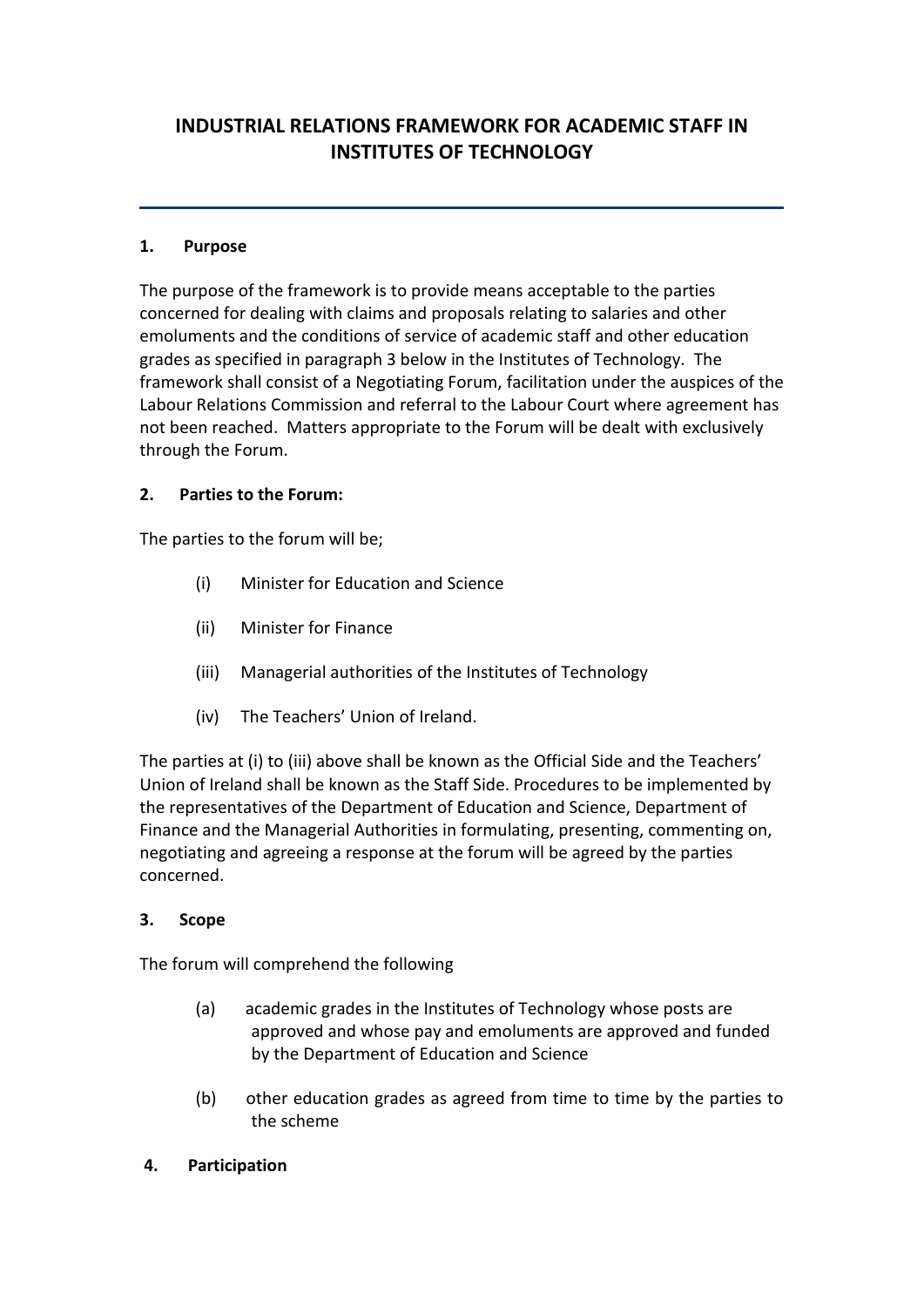Only the parties listed in paragraph 2 above will be eligible to take part in the operation of the Forum. In this context the management authorities in Institutes of Technology recognise the sole negotiation rights of the Teachers' Union of Ireland.

# **5. Forum Representation:**

The parties to the forum will determine their own representation.

# **6. Chairperson/Deputy Chairperson:**

The Chairperson/Deputy Chairperson of the forum shall be an appropriate member of the staff of the Labour Relations Commission and shall be nominated by the Ministers having consulted with the parties to the forum.

# **7. Secretarial Services:**

The Department of Education & Science shall provide a Secretary to the forum.

# **8. Procedure:**

Meetings will be held as follows:

- **1.** One meeting per academic term.
- **2.** The Chairperson shall, at the request of one of the parties, call further meetings to discuss a matter / matters which s/he feels is/are urgent and relevant to the work of the forum.

# **9. Sub-Committees:**

The national forum may establish sub-committees to consider and report to it on any subject which is appropriate for discussion by the forum. Such sub-committees will be chaired by the Chairperson or by an official of the Department of Education and Science agreed by the parties and their membership will reflect the membership of the forum.

The parties will select their own nominees to such sub-committees.

# **10. Subjects for Discussion**

The subjects appropriate for discussion at the Forum will be;-

(a) principles governing and claims relating to salaries, allowances, expenses and other emoluments of serving members of grades specified at paragraph 3 above;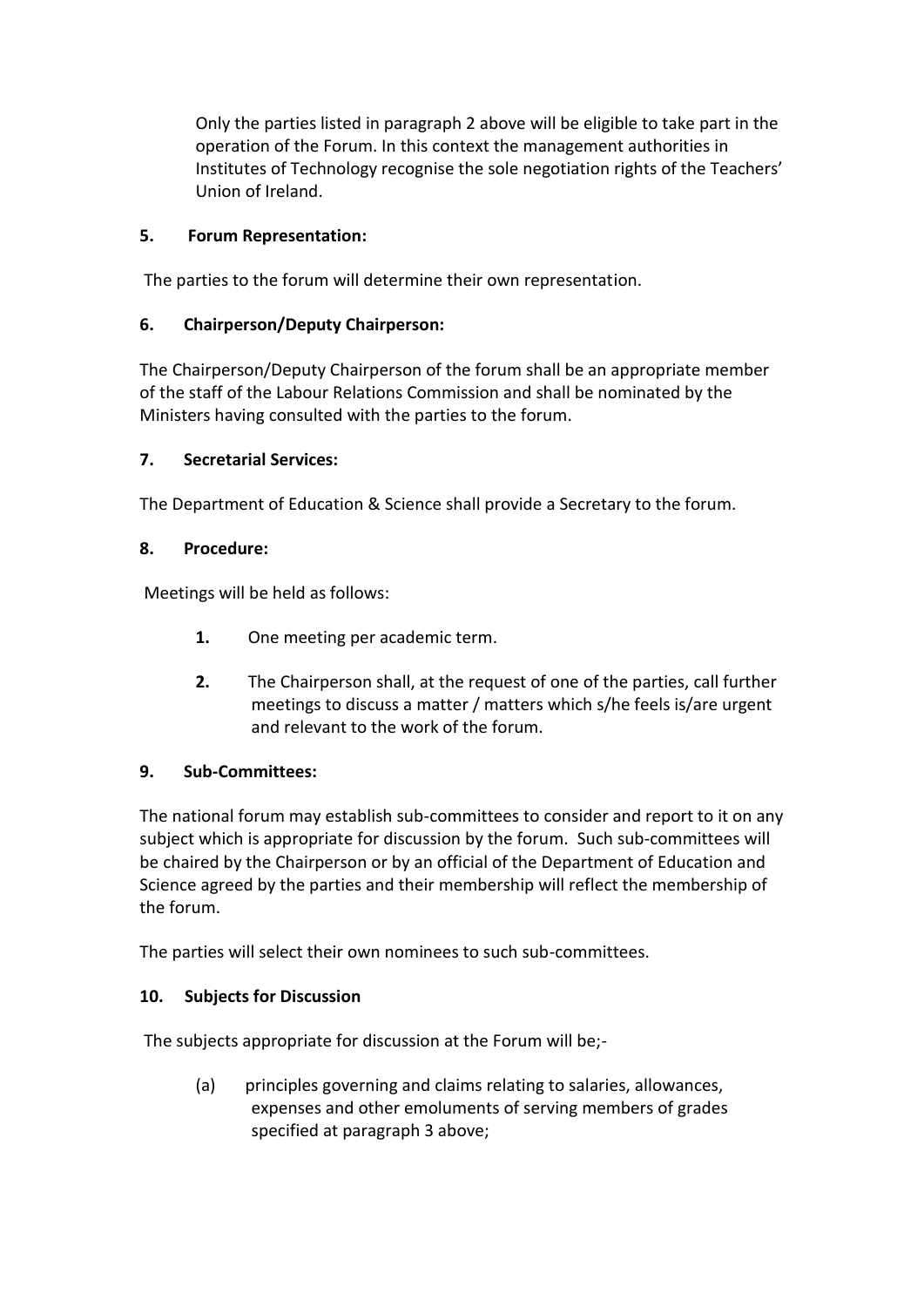- (b) principles governing and claims relating to the express terms and conditions of employment of serving members of grades specified at paragraph 3 above;
- (c) principles governing and claims related to the recruitment, promotion and grading of members of grades specified at paragraph 3 above and the proportion of part-time and temporary lecturing staff in service;
- (d) principles governing and claims relating to superannuation;
- (e) any subject, which all parties agree, is appropriate for discussion at the Forum

Where any doubt has arisen as to the interpretation of a recommendation or an agreement of the Forum the matter may be re-submitted to the Forum for clarification. A sub-committee of the Forum may be established to deal with such matters.

#### **11. Individual cases**

Claims by or on behalf of individuals are excluded from the scope of the forum. An individual serving in a grade covered by the forum will continue to have the right to submit in writing through the normal channels any statement s/he may wish to make to his or her employer on any matter affecting his/her official position or, if appropriate to have the matter pursued through appropriate grievance or disciplinary procedures.

#### **12. National Forum Procedures:**

The national forum will endeavour to resolve the issues before it and conclude an agreement. However, at the request of one of the parties, disagreement may be recorded.

#### **13. Labour Relations Commission**

Issues on which disagreement has been recorded may be referred for facilitation to the Labour Relations Commission at the request of any party.

# **14. Labour Court**

If issues which have been referred to the Labour Relations Commission cannot be resolved at that forum the Industrial Relations Officer may be requested by either party to submit the issue to the Labour Court for its consideration and recommendation.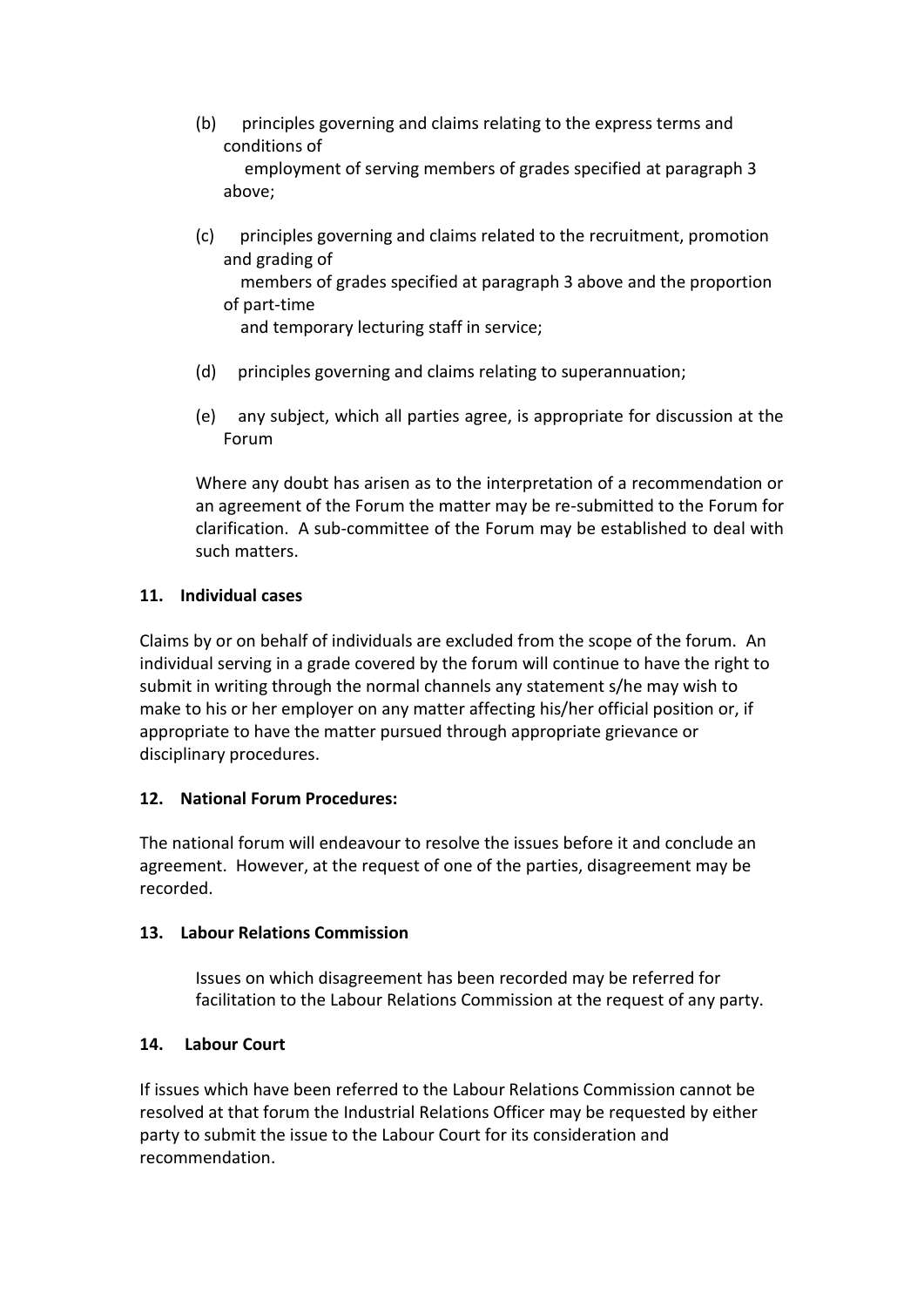# **15. Confidentiality**

The proceedings of the forum and its sub-committees will be confidential and no statements concerning them will be issued except with the permission of the forum.

# **16. Prohibition on Industrial Action**

The Trade Union shall not sponsor, support or resort to strike, industrial action, including work to rule or other restrictive practices as a means of furthering claims in relation to matters which are appropriate for processing through this industrial relations framework where all provisions of the framework have not been exhausted.

# **17. Resolution**

All parties are committed to the effective functioning of the framework, to promoting industrial harmony and to using the framework to resolve issues in cooperative and peaceful manner.

#### **18. Review**

This framework may be reviewed by the parties after two years in operation

#### **29th August 2002**